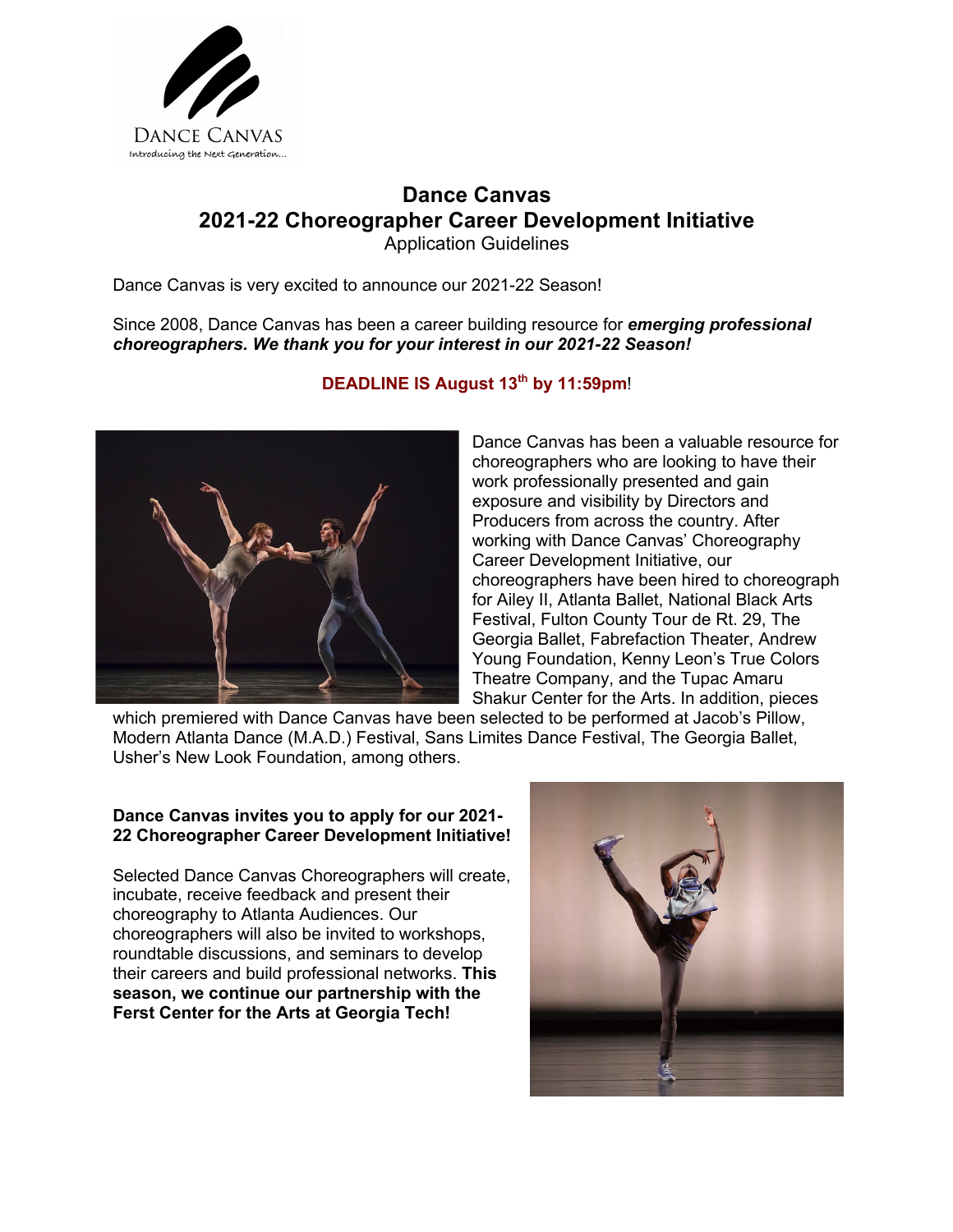Dance Canvas will select up to 10 choreographers to be part of the Choreographer Career Development Initiative. Selected choreographers will receive:

- Up to 10-minute submission slot in Performance Series
	- *Ferst Center for the Arts; a 1000 seat state-of-the-art theater*
- Option for a 2nd piece or excerpt in our preview "Cocktails & Choreography" Sessions
- 30 minutes of tech rehearsal time in theater
- Full dress rehearsal in theater
- Up to 15 hours of free/discounted studio rehearsal space (at sponsoring studios)
- Professional video copy of choreography
- Access to database of professional dancers
- Access to performance photos (of the presented work); Photos by Richard Calmes
- Audition for professional dancers arranged by Dance Canvas
- Contact/Resource list
- Online, E-mail, Print and Broadcast promotion
- Networking opportunities

(\* More choreographer benefits added regularly!)

We look forward to all of the exciting, innovative choreography that will be submitted! We encourage choreographers of ALL styles of dance to apply!

**Tuition for the Dance Canvas Choreographer Career Development Initiative is \$150.00** Choreographer tuition goes towards an extensive compilation of choreography development resources for the selected choreographers, such as: Theatre performance space at the Ferst Center for the Arts, technical assistance, studio rehearsal space, access to professional dancers, access to costume assistance, professional video link, professional photographs of work, networking with industry professionals, post-show teaching and performance opportunities and inclusion on Dance Canvas' website database. A complete list of benefits/choreographer resources will be provided once selected choreographers are announced.

## **\*\*Choreographers outside of Atlanta are encouraged to apply! \*\***

Choreographers are responsible for transportation for themselves and their dancers to Atlanta, if selected. *\*Scholarships and other assistance may be available.*

**Please note:** If you are selected as a 2021-22 choreographer, we will request that your work is not presented in the metro Atlanta area within 8 weeks (before or after) of our performance series on March 25th &  $26<sup>th</sup>$ , in order for you to receive the maximum benefit of the marketing and promotional efforts of the Choreographer Career Development Initiative. (\*Out-of-state performances are permitted).

If you have any questions on this requirement, please contact info@dancecanvas.com for additional information.

**LINK TO APPLICATION:** https://www.dancecanvas.com/choreographer-application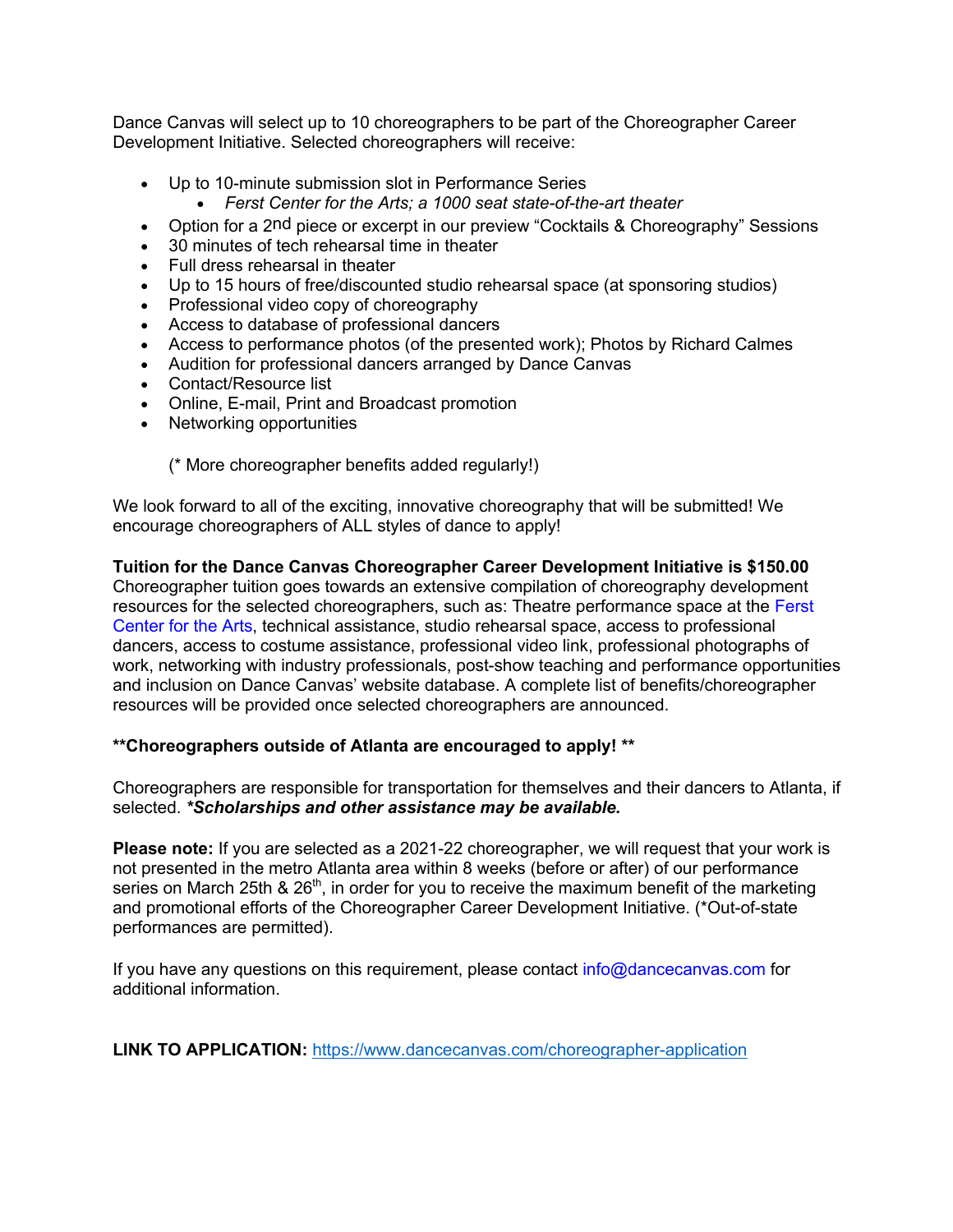# **Evaluation Criteria**

Applications will be evaluated by a panel of community members. The panel will be asked to score applicants based on the following criteria:

- Overall idea, vision, artistry
- Impact of the project on the arts & cultural landscape and artist's personal growth
- Feasibility (Artist's ability to complete the work)
- Innovation and Creativity

Panel will also consider the impact of the Dance Canvas: On Film program on artistic career growth. Panelists will meet to discuss all applications and will individually score all applicants.

Feedback will be provided to any applicant upon request.

#### **Application Instructions**

- Please complete all answers in the application.
- If you decide to provide a video answer for the questions, please enter "SEE VIDEO" in the written space.
- Panelists will only be required to review up to 5 minutes of footage in your work samples. If you have specific excerpts of longer work, please make note in the "Additional Information" space.
- If your film work samples are larger than the MB limit provided, please include Vimeo or Dropbox links to your footage in the "Additional Information "section.
- If you have questions about the application, please email  $info@dancecanvas.com$

#### **Application Requirements**

- In addition to the application questions, please ensure that you attach the following:
	- a) Resume
	- b) Headshot
	- c) Dance shot (Please list photo credits)
	- d) 2 Video samples of choreography (rehearsal, performance, etc.)\*
	- e) 1 Letter of Recommendation from an industry professional

Optional Extras:

- Photos or Publicity of previous work
- Reviews on previous work
- Website link